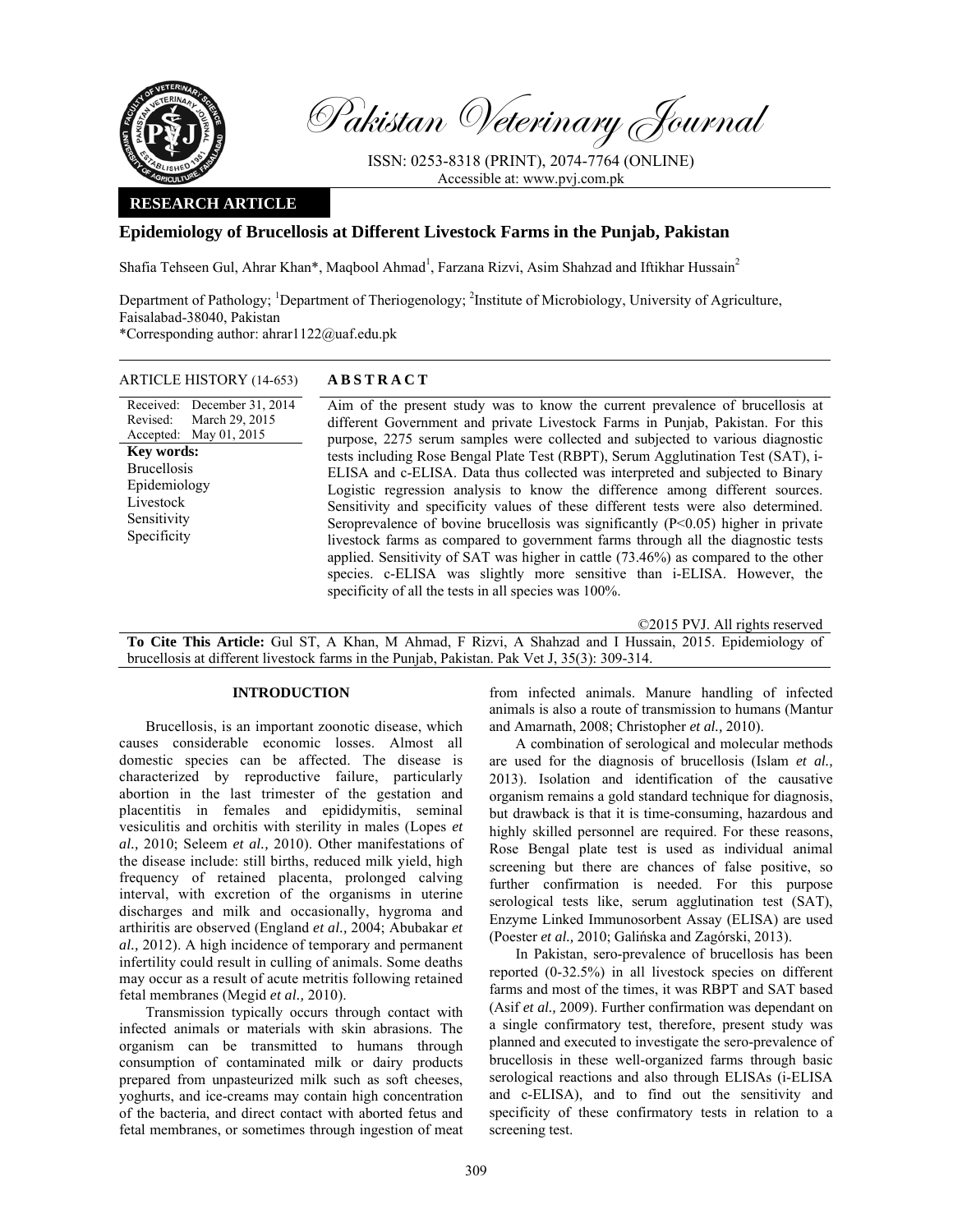### 310 **Pak Vet J, 2015, 35(3): 309-314.**

### **MATERIALS AND METHODS**

**Experimental animals:** For this study, 2275 large (cattle and Buffaloes) and small animals (Goat and sheep) were selected randomly from different Government farms and Private farms located in Punjab, Pakistan. Government farms included in this study were Livestock Production Institute, Bahadurnagur, Okara; Livestock Experimental Station (LES), Qadirabad; LES, Khusab; LES, Allah Dad, Jahanian, Khanewal; LES, Khizerabad, Sargodha and Angora Goat Farm, Rakh Kharewala. Cattle samples from one well organized Private Farm, Faisalabad and Buffalo samples from a Private Farm, Tandlianwala were also collected. About 5ml blood without anticoagulant was collected from these animals and serum was separated by using standard procedure and stored at–20˚C till further analysis for sero-diagnosis.

**Sero-diagnosis:** Initially all the serum samples were screened through Rose Bengal plate test (RBPT) following the procedure described by Aldomy *et al.* (2013). RBPT positive samples were subjected to serum agglutination (Aldomy *et al.*, 2013), i-ELISA (*Brucella* I-ELISA Antibody Test, Kit #10-2700-10, Svanova, Sweden) and c-ELISA (*Brucella* Ab C-ELISA Test, Kit #10-2701-10) by following the procedures as described by the kit manufacturers.

**Statistical analysis:** Binary logistic regression analysis was applied through a statistical software MINITAB 16.0 version to know the difference in sero-prevalence at different livestock farms on the basis of all four diagnostic tests applied. Sensitivity and specificity of these confirmatory assays were calculated by following the statistical formulae described by Samad *et al.* (1994) as described below:

|            |          |          | <b>Gold Standard Test</b> | Total               |
|------------|----------|----------|---------------------------|---------------------|
|            |          | Positive | Negative                  |                     |
| Test to be | Positive |          |                           | $a + b$             |
| compared   | Negative |          | D                         | $c + d$             |
|            | Total    | $a + c$  | $h + d$                   | $a + b + c + d = N$ |

To compare different assays following formulae indices are used; Sensitivity: a/a+c X 100; Specificity: b/b+d X 100; Overall agreement:  $a+d/N \times 100$ .

#### **RESULTS**

**Bovine brucellosis: Seroprevalence at different livestock farms:** Sero-prevalence of brucellosis in cattle in relation to different sources was 8.82, 8.83 and 16.19% by RBPT in cattle from LPRI, Okara, LES, Qadirabad and Private farm, respectively. The difference in seroprevalence among these three sources was statistically non-significant. Highest prevalence was recorded in private farm animals as compared to government cattle farms and the difference in sero-prevalence among government farm and private farm animals was statistically significant (P<0.05). Through RBPT lowest prevalence was recorded at LES, Qadirabad. The chances of sero-prevalence of brucellosis were 1.06 and 2.13 times higher at LPRI, Okara and private farm, respectively. Through SAT, sero-prevalence in animals from these three different sources was 4.20, 7.57 and 15.23% at

LPRI, LES and Private Farm, respectively. Statistically, the difference in prevalence of brucellosis was significant (P<0.05). Highest prevalence was recorded at private farm followed by LES, Qadirabad and LPRI, Okara Farm. SAT results indicate that probability of disease prevalence at LPRI, Okara is 1.85 times lower and 2.19 times higher at private farm as compared to the LES, Qadirabad. Results of i-ELISA and c-ELISA also indicated higher prevalence at Private farm as compared to government farms and the difference was also statistically (P<0.05) significant. Odds ratio of i-ELISA based prevalence indicates that probability of the disease in comparison to LES, Qadirabad is 1.0 times and 4.57 times higher at LPRI, Okara and private farm, respectively. Sero-prevalence of brucellosis through c-ELISA have 2.79 times higher and 1.63 times lower probability at private farm and LPRI, Okara, respectively in comparison to LES, Qadirabad (Table 1).

Sero-prevalence of brucellosis at these three different sources was 4.49, 0 and 34.32% by RBPT in at LPRI, Okara, LES, Khusab and Private farm, respectively. The difference in sero-prevalence among these three sources was statistically significant. Highest prevalence was recorded in private farm animals as compared to government farms and the difference in sero-prevalence among government farm and private farm animals was also statistically significant (P<0.05). Through SAT, seroprevalence in animals from these three different sources was 1.12, 0 and 25.37% at LPRI, LES and Private Farm, respectively. Statistically, the difference in prevalence of brucellosis was significant (P<0.05). Highest prevalence was recorded at private farm followed by LPRI, Okara Farm and none of the animals was positive at LES, Khusab. Results of i-ELISA and c-ELISA also indicate higher prevalence at Private farm as compared (Table 2).

**Caprine and ovine brucellosis: Seroprevalence at livestock farms:** Sero-prevalence of brucellosis in goats in relation to two different sources was 26.51 and 42.66% by RBPT at LES, Allah Dad and Angora Farm, respectively. The difference in sero-prevalence among these sources was statistically significant (P<0.05). Through SAT, sero-prevalence was higher (12%) at Angora Farm as compared to LES, Allah Dad, where prevalence was 6.81%. The sero-prevalence of brucellosis at LES, Allah Dad and Angora Farm was 6.06 and 7.33% through i-ELISA and it was 5.30 and 8% through c-ELISA, respectively. Logistic regression analysis indicated that the difference in sero-prevalence of caprine brucellosis at these two farms was non-significant by the SAT, i-ELISA and c-ELISA, however the chances of more positive animals were present at Angora Farm, Rakh kharewala (Table 3).

Sero-prevalence of ovine brucellosis was highest (13.36%) at Angora Farm, followed by LES, Khizerabad, where prevalence was  $6.8\%$ , and lowest  $(2.60\%)$  was recorded at Allah Dad farm through RBPT. The difference in sero-prevalence among these three sources was statistically significant  $(P<0.05)$  and chances of ovine brucellosis were 2.72 and 5.76 time higher at LES, Khizerabad and Angora Farm, respectively as compared to Allah Dad farm. Through SAT, sero-prevalence was higher (2.25%) at Angora Farm as compared to Allah Dad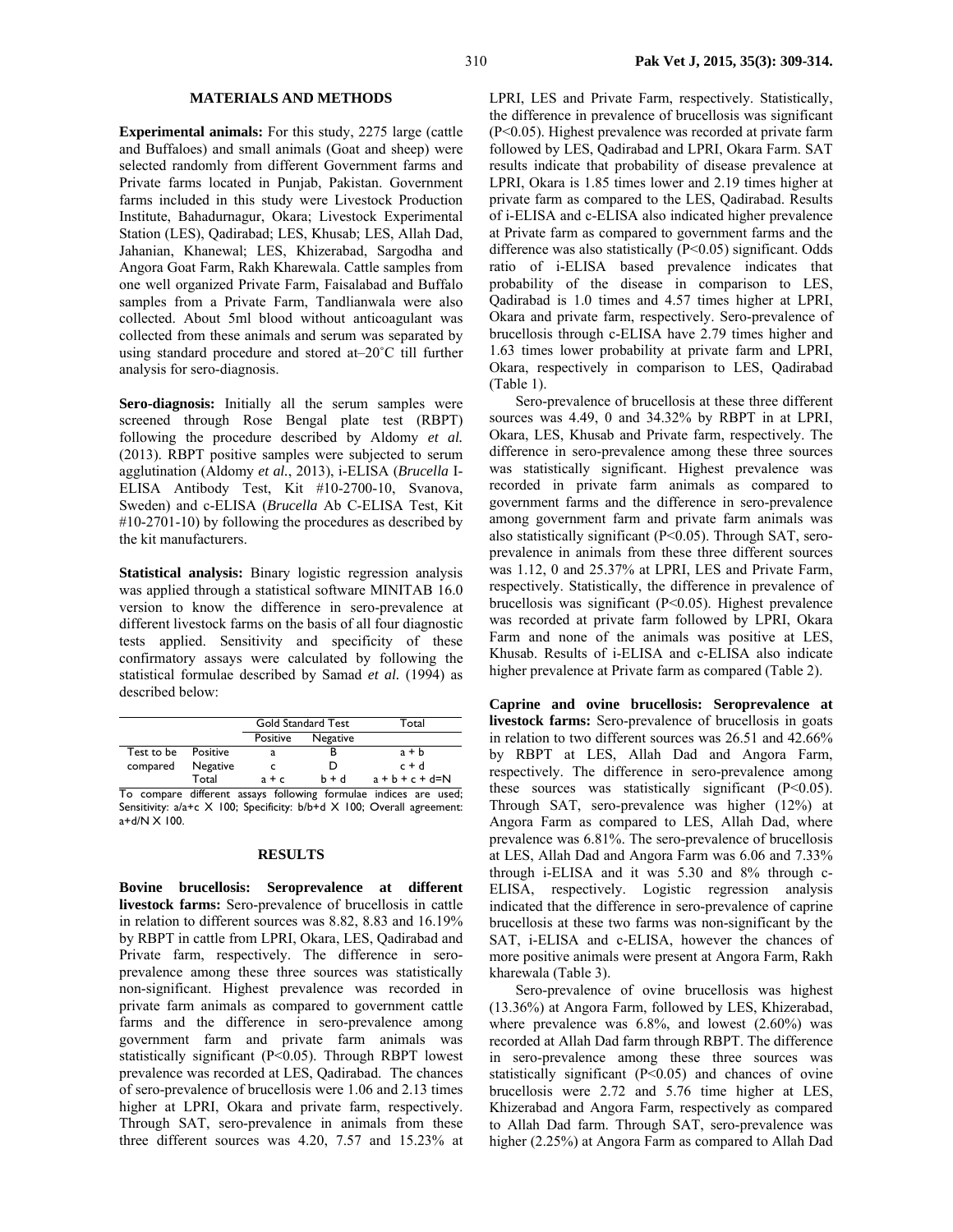| Parameters/Source                                                                 | <b>Total Animals</b> | Positive       | ℅     | Coefficient | SE Co-ef | P Value | Odds Ratio               |
|-----------------------------------------------------------------------------------|----------------------|----------------|-------|-------------|----------|---------|--------------------------|
| <b>RBPT</b>                                                                       |                      |                |       |             |          |         |                          |
| LES                                                                               | 132                  | $\mathbf{H}$   | 8.83  | $-2.397$    | 0.314    | 0.000   | $\overline{\phantom{a}}$ |
| LPRI                                                                              | 238                  | 21             | 8.82  | 0.062       | 0.389    | 0.872   | 1.06                     |
| Private                                                                           | 105                  | 17             | 16.19 | 0.753       | 0.411    | 0.067   | 2.13                     |
| Chi-Squareuare                                                                    | 4.892                |                |       |             |          |         |                          |
| P Value                                                                           | 0.087                |                |       |             |          |         |                          |
| SAT                                                                               |                      |                |       |             |          |         |                          |
| LES                                                                               | 132                  | 10             | 7.57  | $-2.501$    | 0.328    | 0.000   | $\overline{\phantom{a}}$ |
| <b>LPRI</b>                                                                       | 238                  | $\overline{0}$ | 4.20  | $-0.625$    | 0.461    | 0.175   | 0.54                     |
| Private                                                                           | 105                  | 16             | 15.23 | 0.785       | 0.426    | 0.066   | 2.19                     |
| Chi-Squareuare                                                                    | 11.4407              |                |       |             |          |         |                          |
| P Value                                                                           | 0.003                |                |       |             |          |         |                          |
| i-ELISA                                                                           |                      |                |       |             |          |         |                          |
| LES                                                                               | 132                  | 5              | 3.79  | $-3.234$    | 0.455    | 0.000   | $\overline{\phantom{a}}$ |
| <b>LPRI</b>                                                                       | 238                  | 9              | 3.78  | $-0.001$    | 0.568    | 0.998   | 1.00                     |
| Private                                                                           | 105                  | 16             | 15.23 | 1.518       | 0.530    | 0.004   | 4.57                     |
| Chi-Squareuare                                                                    | 15.610               |                |       |             |          |         |                          |
| P Value                                                                           | 0.001                |                |       |             |          |         |                          |
| c-ELISA                                                                           |                      |                |       |             |          |         |                          |
| LES                                                                               | 132                  | 8              | 6.06  | $-2.740$    | 0.364    | 0.000   | $\overline{\phantom{a}}$ |
| LPRI                                                                              | 238                  | 9              | 3.78  | $-0.495$    | 0.498    | 0.320   | 0.61                     |
| Private                                                                           | 105                  | 16             | 15.24 | 1.024       | 0.454    | 0.024   | 2.79                     |
| Chi-Squareuare                                                                    | 13.267               |                |       |             |          |         |                          |
| P Value                                                                           | 0.001                |                |       |             |          |         |                          |
|                                                                                   |                      |                |       |             |          |         |                          |
| Table 2: Sero-prevalence of brucellosis in Buffaloes at different Livestock farms |                      |                |       |             |          |         |                          |
|                                                                                   |                      |                |       |             |          |         |                          |

| Parameters/Source | <b>Total Animals</b> | Positive | $\frac{9}{6}$ | Coefficient | SE Co-ef | $\overline{P}$ Value | Odds Ratio               |
|-------------------|----------------------|----------|---------------|-------------|----------|----------------------|--------------------------|
| <b>RBPT</b>       |                      |          |               |             |          |                      |                          |
| LES               | 56                   | 0        | 0             | $-22.142$   | 5211.16  | 0.997                |                          |
| LPRI              | 89                   | 4        | 4.49          | 19.086      | 5211.16  | 0.997                | I.94E+08                 |
| Private           | 67                   | 23       | 34.32         | 21.493      | 5211.16  | 0.997                | 2.16E+09                 |
| Chi-Squareuare    | 17.6749              |          |               |             |          |                      |                          |
| P Value           | 0.000                |          |               |             |          |                      |                          |
| SAT               |                      |          |               |             |          |                      |                          |
| LES               | 56                   | 0        | 0             | $-22.518$   | 6290.19  | 0.997                |                          |
| LPRI              | 89                   |          | 1.12          | 18.041      | 6290.19  | 0.998                | 6844                     |
| Private           | 67                   | 17       | 25.37         | 21.440      | 6290.19  | 0.997                | 2.04E+09                 |
| Chi-Squareuare    | 10.5945              |          |               |             |          |                      |                          |
| P Value           | 0.000                |          |               |             |          |                      |                          |
| i-ELISA           |                      |          |               |             |          |                      |                          |
| LES               | 56                   | 0        | 0             | $-22.579$   | 6462.51  | 0.997                |                          |
| LPRI              | 89                   |          | 1.12          | 18.095      | 6462.51  | 0.998                | 72244                    |
| Private           | 67                   | 16       | 23.88         | 21.413      | 6462.51  | 0.997                | I.992E+09                |
| Chi-Squareuare    | 10.0687              |          |               |             |          |                      |                          |
| P Value           | 0.000                |          |               |             |          |                      |                          |
| c-ELISA           |                      |          |               |             |          |                      |                          |
| LES               | 56                   | 0        | 0             | $-22.579$   | 6462.51  | 0.997                | $\overline{\phantom{0}}$ |
| <b>LPRI</b>       | 89                   |          | 1.12          | 18.095      | 6462.51  | 0.998                | 7244034                  |
| Private           | 67                   | 16       | 23.88         | 21.413      | 6462.51  | 0.997                | l.994E+09                |
| Chi-Squareuare    | 10.0687              |          |               |             |          |                      |                          |
| P-Value           | 0.000                |          |               |             |          |                      |                          |

and Khizerabad, where prevalence was 2.17 and 2%, respectively. The sero-prevalence of ovine brucellosis was 1.30, 1.6 and 2.08% through i-ELISA at Allah Dad, LES, Khizerabad and Angora Farm, respectively. Through c-ELISA, sero-prevalence was 1.30, 1.8 and 2.25 at Allah Dad, LES, Khizerabad and Angora Farm, respectively. But the difference in prevalence at these three farms was statistically non-significant through SAT, i-ELISA and c-ELISA, however probability of ovine brucellosis was higher at Angora Farm as compared to the other two farms (Table 4).

**Table 1:** Sero-prevalence of brucellosis in cattle at different Livestock farms

**Sensitivity and specificity of diagnostic tests:** The sensitivity and specificity of diagnostic tests used in this study were calculated considering RBPT as a standard test. The sensitivity of SAT was 73.46, 66.66, 27.27 and 23.93% in cattle, buffaloes, goats and sheep, respectively. The sensitivity of i-ELISA in cattle, buffaloes, goats and sheep was recorded as 61.22, 34.69, 19.19 and 19.65%,

respectively. The sensitivity of c-ELISA was 67.34, 34.69, 19.19 and 21.36% was recorded in cattle, buffaloes, goats and sheep, respectively. The specificity of all three tests was 100% in all species when compared with RBPT (Table 5).

#### **DISCUSSION**

Brucellosis is a highly contagious bacterial disease which has not only zoonotic importance but also a disease of economic importance, adversely affects the productive and reproductive potential of animals in terms of reduction or complete cessation of milk production after abortion, loss of young ones and temporary or permanent infertility (Gul and Khan, 2007; Abubakar *et al.*, 2012).

Highest prevalence of bovine brucellosis was recorded at private farms as compared to government livestock farms and the difference was statistically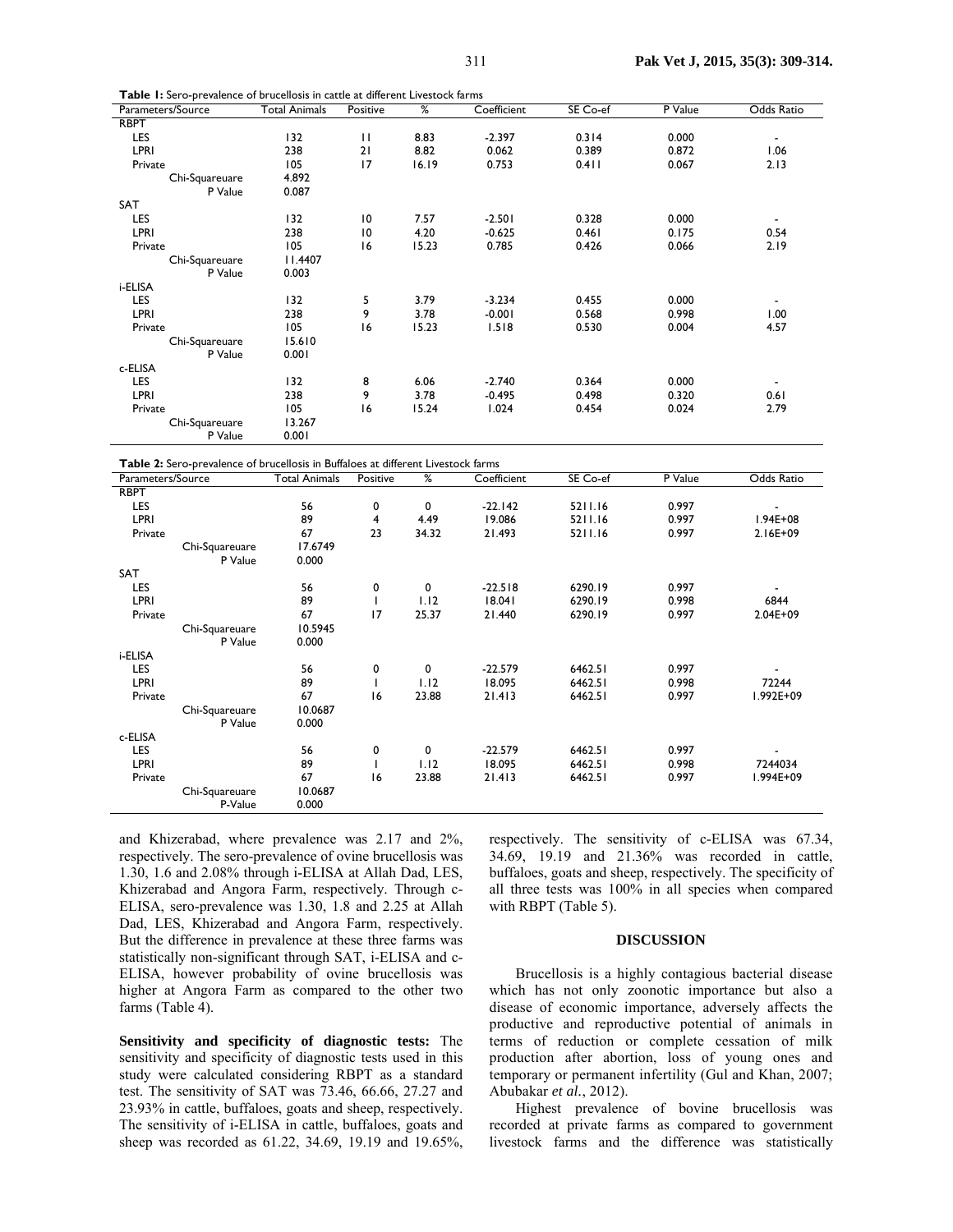| Parameters/Source |         | <b>Total Animals</b> | Positive | %     | Coefficient | SE Co-ef | P Value | Odds Ratio |
|-------------------|---------|----------------------|----------|-------|-------------|----------|---------|------------|
| <b>RBPT</b>       |         |                      |          |       |             |          |         |            |
| LES, Allah Dad    |         | 132                  | 35       | 26.51 | $-1.019$    | 0.197    | 0.000   |            |
| Rakh Kharewala    |         | 150                  | 64       | 42.66 | 0.723       | 0.257    | 0.005   | 2.06       |
|                   | P Value | 0.004                |          |       |             |          |         |            |
| <b>SAT</b>        |         |                      |          |       |             |          |         |            |
| LES, Allah Dad    |         | 132                  | 9        | 6.81  | $-2.614$    | 0.345    | 0.000   | ۰          |
| Rakh Kharewala    |         | 150                  | 18       | 12    | 0.622       | 0.427    | 0.145   | 1.86       |
|                   | P Value | 0.136                |          |       |             |          |         |            |
| i-ELISA           |         |                      |          |       |             |          |         |            |
| LES, Allah Dad    |         | 132                  | 8        | 6.06  | $-2.740$    | 0.364    | 0.000   | ۰          |
| Rakh Kharewala    |         | 150                  | п        | 7.33  | 0.204       | 0.480    | 0.671   | 1.23       |
|                   | P Value | 0.670                |          |       |             |          |         |            |
| c-ELISA           |         |                      |          |       |             |          |         |            |
| LES, Allah Dad    |         | 132                  |          | 5.30  | $-2.884$    | 0.388    | 0.000   | ٠          |
| Rakh Kharewala    |         | 150                  | 2        | 8     | 0.440       | 0.491    | 0.370   | 1.55       |
|                   | P Value | 0.364                |          |       |             |          |         |            |

| Table 3: Sero-prevalence of caprine brucellosis at different Livestock farms |
|------------------------------------------------------------------------------|
|------------------------------------------------------------------------------|

**Table 4:** Sero-prevalence of ovine brucellosis at different Livestock farms

| $\frac{1}{2}$ and $\frac{1}{2}$ is set of provided in $\frac{1}{2}$<br>Parameters/Source | <b>Total Animals</b> | Positive | %     | Coefficient | SE Co-ef | P Value | Odds Ratio               |
|------------------------------------------------------------------------------------------|----------------------|----------|-------|-------------|----------|---------|--------------------------|
| <b>RBPT</b>                                                                              |                      |          |       |             |          |         |                          |
| Allah Dad Farm                                                                           | 230                  | 6        | 2.60  | $-3.619$    | 0.413    | 0.000   | $\overline{\phantom{a}}$ |
| Angora Farm                                                                              | 576                  | 77       | 13.36 | 1.751       | 0.431    | 0.000   | 5.76                     |
| LES, Khizerabad                                                                          | 500                  | 34       | 6.8   | 1.002       | 0.450    | 0.026   | 2.72                     |
| Chi-Square                                                                               | 24.6274              |          |       |             |          |         |                          |
| P Value                                                                                  | 0.000                |          |       |             |          |         |                          |
| <b>SAT</b>                                                                               |                      |          |       |             |          |         |                          |
| Allah Dad Farm                                                                           | 230                  | 5        | 2.17  | $-3.806$    | 0.452    | 0.000   | $\overline{\phantom{a}}$ |
| Angora Farm                                                                              | 576                  | 13       | 2.25  | 0.038       | 0.532    | 0.943   | 1.04                     |
| LES, Khizerabad                                                                          | 500                  | 10       | 2.0   | $-0.085$    | 0.553    | 0.878   | 0.92                     |
| Chi-Square                                                                               | 0.08533              |          |       |             |          |         |                          |
| P Value                                                                                  | 0.958                |          |       |             |          |         |                          |
| i-ELISA                                                                                  |                      |          |       |             |          |         |                          |
| Allah Dad Farm                                                                           | 230                  | 3        | 1.30  | $-4.326$    | 0.581    | 0.000   | ٠                        |
| Angora Farm                                                                              | 576                  | 12       | 2.08  | 0.476       | 0.650    | 0.464   | 1.61                     |
| LES, Khizerabad                                                                          | 500                  | 8        | 1.6   | 0.207       | 0.681    | 0.761   | 1.23                     |
| Chi-Square                                                                               | 0.689822             |          |       |             |          |         |                          |
| P Value                                                                                  | 0.702                |          |       |             |          |         |                          |
| c-ELISA                                                                                  |                      |          |       |             |          |         |                          |
| Allah Dad Farm                                                                           | 230                  | 3        | 1.30  | 0.581       |          | 0.000   | $\blacksquare$           |
| Angora Farm                                                                              | 576                  | 13       | 2.25  | 0.645       |          | 0.387   | 1.75                     |
| LES, Khizerabad                                                                          | 500                  | 9        | 1.8   | 0.671       |          | 0.626   | 1.39                     |
| Chi-Square                                                                               | 0.836612             |          |       |             |          |         |                          |
| P Value                                                                                  | 0.641                |          |       |             |          |         |                          |

significant and these results are in accordance to results observed by Naeem *et al.* (1990), Munir *et al.* (2011) and Poulsen *et al.* (2014), but contradicts to the results of Shafee *et al.* (2011), reported that prevalence of brucellosis was higher at government farms as compared to the private farms. Lower incidence of brucellosis at government farms is due to the reason that routine screening is carried out at these farms and infected animals are removed from the herd, so due to this the chances of brucellosis are decreasing day by day at government farms, while in commercial farms higher risk of brucellosis, most likely due to lack of herd health program, disorganized management system, adopted hygienic measures and frequent induction of high yielding animals without quarantine, so they certainly poses a zoonotic risk to the human population (Munir *et al.,* 2011; Sikder *et al.,* 2012).

Overall seroprevalence of caprine and ovine brucellosis in this study are lower as compared to previously reported in Pakistan and other parts of the world. Sero-prevalence of brucellosis in goats in relation to two different sources was higher at Angora Farm as compared to the LES, Allah Dad through all diagnostic tests. Sero-prevalence of brucellosis in sheep was highest at Angora farm, followed by LES, Khizerabad and lowest

was recorded at LES, Allah Dad through all the diagnostic tests. This higher prevalence at Angora farm might be due to the prevalence of brucellosis in goats at that farm. According to previous findings, in sheep and goat brucellosis mixed and larger herd size also influence the prevalence of the disease, due to frequent contact with the infected animals, common feeding and watering points and poor management practices, which ultimately promotes the transmission of the disease (Al-Majali, 2005; Ali *et al*., 2009; Omer *et al.,* 2010; Bekele *et al.,*  2011; Asmare *et al.,* 2013; Teklue *et al.,* 2013).

Hence, no single serological test is appropriate in epidemiological situations, so the use of two or more diagnostic tests is usually recommended for maximum specificity and to eliminate the false positive crossreactions. RBPT is a recommended screening test based on its cost, high sensitivity and easy to perform, particularly in endemic areas and its sensitivity is nearly 100% but specificity is 87.5% specificity. In this study RBPT was used as screening test and to eliminate false positive, SAT, i-ELISA and c-ELISA were applied and it was observed that sensitivity of these tests were lower than RBPT but specificity was 100% of all the three tests (Megersa *et al.,* 2011; Dürr *et al.* 2013; Andriopoulos *et al.,* 2015).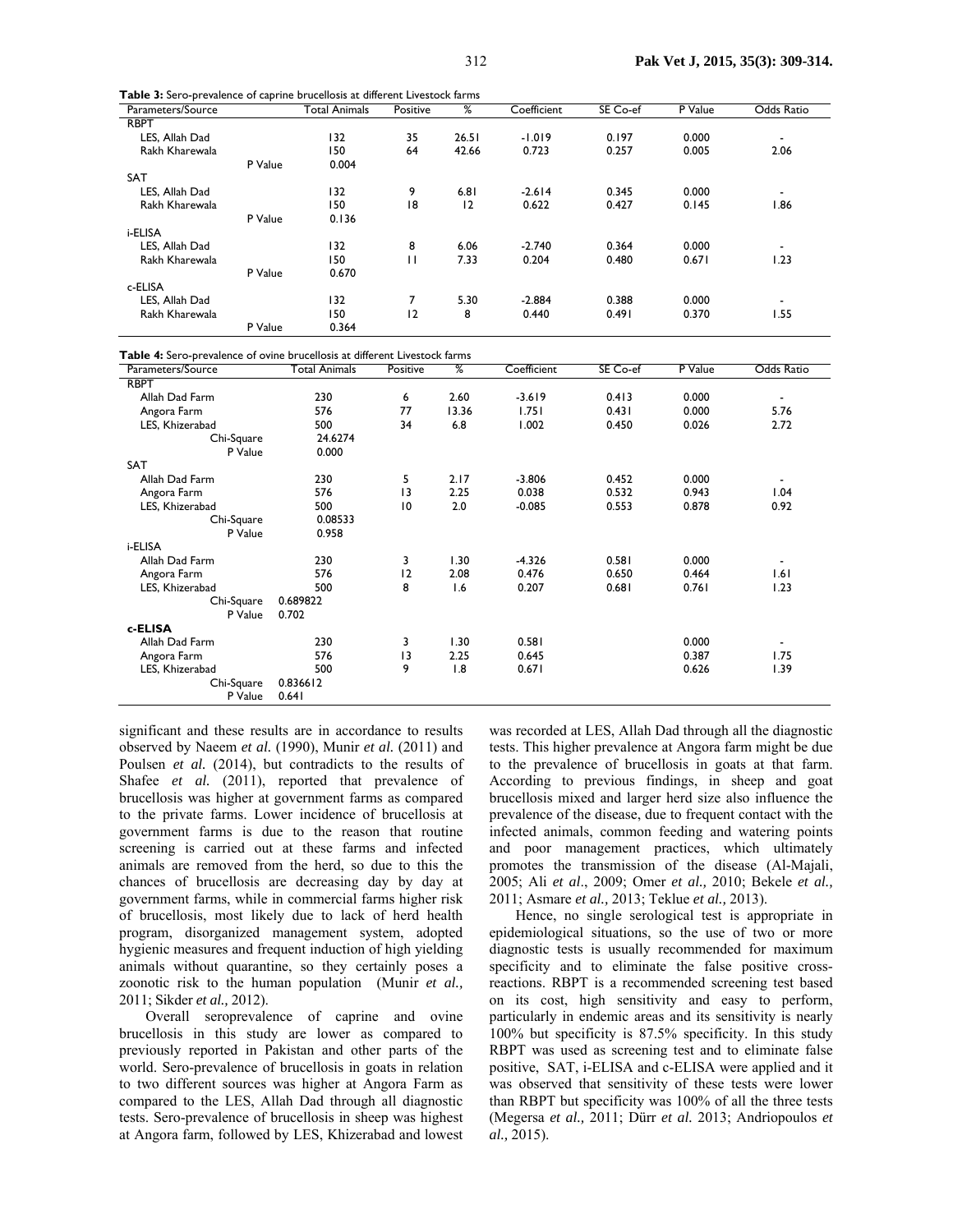| <b>Species</b>   | Test       | Test $+/-$               |          | <b>RBPT</b> | Sensitivity % | Specificity % | Overall   |
|------------------|------------|--------------------------|----------|-------------|---------------|---------------|-----------|
|                  |            |                          | Positive | Negative    |               |               | agreement |
| Cattle           | <b>SAT</b> | $\ddot{}$                | 36       | 0           | 73.46         | 100           | 97.26     |
|                  |            | $\overline{\phantom{0}}$ | 13       | 426         |               |               |           |
|                  | i-ELISA    | +                        | 30       | 0           | 61.22         | 100           | 96.0      |
|                  |            |                          | 9        | 426         |               |               |           |
|                  | c-ELISA    | +                        | 33       | 0           | 67.34         | 100           | 96.63     |
|                  |            |                          | 16       | 426         |               |               |           |
| <b>Buffaloes</b> | SAT        | +                        | 18       | 0           | 66.66         | 100           | 95.75     |
|                  |            |                          | 9        | 185         |               |               |           |
|                  | i-ELISA    | $\ddot{}$                | 17       | 0           | 34.69         | 100           | 95.28     |
|                  |            |                          | 10       | 185         |               |               |           |
|                  | c-ELISA    | $\ddot{}$                | 17       | 0           | 34.69         | 100           | 95.28     |
|                  |            |                          | 10       | 185         |               |               |           |
| Goats            | SAT        | $\ddot{}$                | 27       | 0           | 27.27         | 100           | 74.46     |
|                  |            |                          | 72       | 183         |               |               |           |
|                  | i-ELISA    | +                        | 9        | 0           | 19.19         | 100           | 71.63     |
|                  |            |                          | 80       | 183         |               |               |           |
|                  | c-ELISA    | $\ddot{}$                | 9        | 0           | 19.19         | 100           | 71.63     |
|                  |            | -                        | 80       | 183         |               |               |           |
| Sheep            | SAT        | +                        | 28       | 0           | 23.93         | 100           | 93.18     |
|                  |            | $\blacksquare$           | 89       | 1189        |               |               |           |
|                  | i-ELISA    | +                        | 23       | 0           | 19.65         | 100           | 92.80     |
|                  |            |                          | 94       | 1189        |               |               |           |
|                  | c-ELISA    | +                        | 25       | 0           | 21.36         | 100           | 92.95     |
|                  |            | $\blacksquare$           | 92       | 1189        |               |               |           |

**Table 5:** Sensitivity and specificity of different diagnostic tests

**Conclusion:** Brucellosis prevalence in Pakistan is continuously increasing in private livestock farms as compared to government farms due to lack of awareness of these private farmers posing a threat to the human population which consume the milk of these farms. To control the disease training of private livestock farmers, field veterinarians, livestock assistant is essential to avoid future epidemics. RBPT can be used as a screening test, it is easy and economical and further confirmation can be done with either type of ELISA but c-ELISA is slightly more sensitive than i-ELISA

**Acknowledgment:** Authors acknowledge the financial support of Higher Education Commission (HEC) for financial assistance of this project (Project No. 20- 1795/R&D; entitled "Molecular pathobiology of brucellosis in food animals and humans").

**Author's contribution:** STG and AK designed the study. STG, MA and AS were involved in the execution of the project. STG and FR analyzed the data and wrote the manuscript. AK and IF interpreted the data and edited the manuscript. All authors approved the manuscript.

#### **REFERENCES**

- Abubakar M, M Mansoor and MJ Arshed, 2012. Bovine brucellosis: old and new concepts with Pakistan perspective. Pak Vet J, 32: 147- 155.
- Aldomy F, M Alkhawaldeh and IB Younis, 2009. Immune responses of goats (Shami breed) to vaccination with a full, reduced and conjunctival dose of brucevac (*Brucella melitensis* Rev.1) vaccine. Pak Vet J, 29: 149-153.
- Ali I., MS Chaudhry and U Farooq, 2009. Camel rearing in Cholistan desert of Pakistan. Pak Vet J, 29: 85-92.
- Al-Majali MA, 2005. Seroepidemiology of caprine brucellosis in Jordan. Small Rumin Res, 58: 13-18.
- Andriopoulos P, A Kalogerakou, D Rebelou, AP Gil, S Zyga, V Gennimata and M Tsironi, 2015. Prevalence of Brucella antibodies on a previously acute brucellosis infected population: sensitivity, specificity and predictive values of Rose Bengal and Wright standard tube agglutination tests. Infection. http://dx.doi.org/ 10.1007/s15010-015-0748-z.
- Asif M, AR Awan, ME Babar, A Ali, S Firyal and QM Khan, 2009. Development of genetic marker for molecular detection of *Brucella abortus*. Pak J Zool Suppl Ser, 9: 267-271.
- Asmare K, B Megersa, Y Denbarga, G Abebe, A Taye, J Bekele, T Bekele, E Gelaye, E Zewdu, A Agonafir, G Ayelet and E Skjerve, 2013. A study on seroprevalence of caprine brucellosis under three livestock production systems in southern and central Ethiopia. Trop Anim Health Prod*,* 45: 555-560.
- Bekele M, H Mohammed, M Tefera and T Tolosa, 2011. Small ruminant brucellosis and community perception in Jijiga District, Somali Regional State, Eastern Ethiopia. Trop Anim Health Prod*,* 43: 893- 898.
- Christopher S, BL Umapathy and KL Ravikumar, 2010. Brucellosis: review on the recent trends in pathogenicity and laboratory diagnosis. J Lab Phy, 2: 55-60.
- Dürr S, B Bonfoh, E Schelling, J Kasymbekov, MG Doherr, N Toktobaev, T Schueth and J Zinsstag, 2013. Bayesian estimation of the seroprevalence of brucellosis in humans and livestock in Kyrgyzstan. Rev Sci Tech, 32: 801-815.
- England T, L Kelly, RD Jones, A MacMillan and M Wooldridge, 2004. A simulation model of brucellosis spread in British cattle under several testing regimes. J Prev Vet Med, 63: 63-73.
- Galińska EM and J Zagórski, 2013. Brucellosis in humans -etiology, diagnostics, clinical forms. Ann Agri Environ Med, 20: 233-238.
- Gul ST and A Khan, 2007. Epidemiology and epizootology of brucellosis: A review. Pak Vet J, 27: 145-151.
- Islam MA, MM Khatun, SR Werre, N Sriranganathan and SM Boyle, 2013. A review of Brucella seroprevalence among humans and animals in Bangladesh with special emphasis on epidemiology, risk factors and control opportunities. Vet Microbiol, 66: 317-326.
- Lopes LB, R Nicolino and JPA Haddad, 2010. Brucellosis Risk factors and prevalence: A Review. Open Vet Sci J*,* 4: 72-84.
- Mantur BG and SK Amarnath, 2008. Brucellosis in India-a review. J Biosci, 35: 539-547.
- Megersa B, D Biffa, F Niguse, T Rufael, K Asmare and E Skjerve, 2011. Cattle brucellosis in traditional livestock husbandry practice in Southern and Eastern Ethiopia, and its zoonotic implication Acta Vet Scand, 53: 24.
- Majid J, LA LA Mathias and CA Robles, 2010. Clinical manifestations of brucellosis in domestic animals and humans. Open Vet Sci J, 4: 119-126.
- Munir R, U Farooq, Z Fatima, M Afzal, Z Anwar and M Jahangir, 2011. Sero-prevalence of brucellosis in bovines at farms under different management conditions. Brit J Dairy Sci, 2: 35-39.
- Naeem K, S Akhtar and N Ullah, 1990. The serological survey of bovine brucellosis in Rawalpindi and Islamabad. Pak Vet J, 10: 154-156.
- Omer MM, MT Mussa, MR Bakhiet and L Perrett, 2010. Brucellosis in camels, cattle and humans: associations and evaluation of